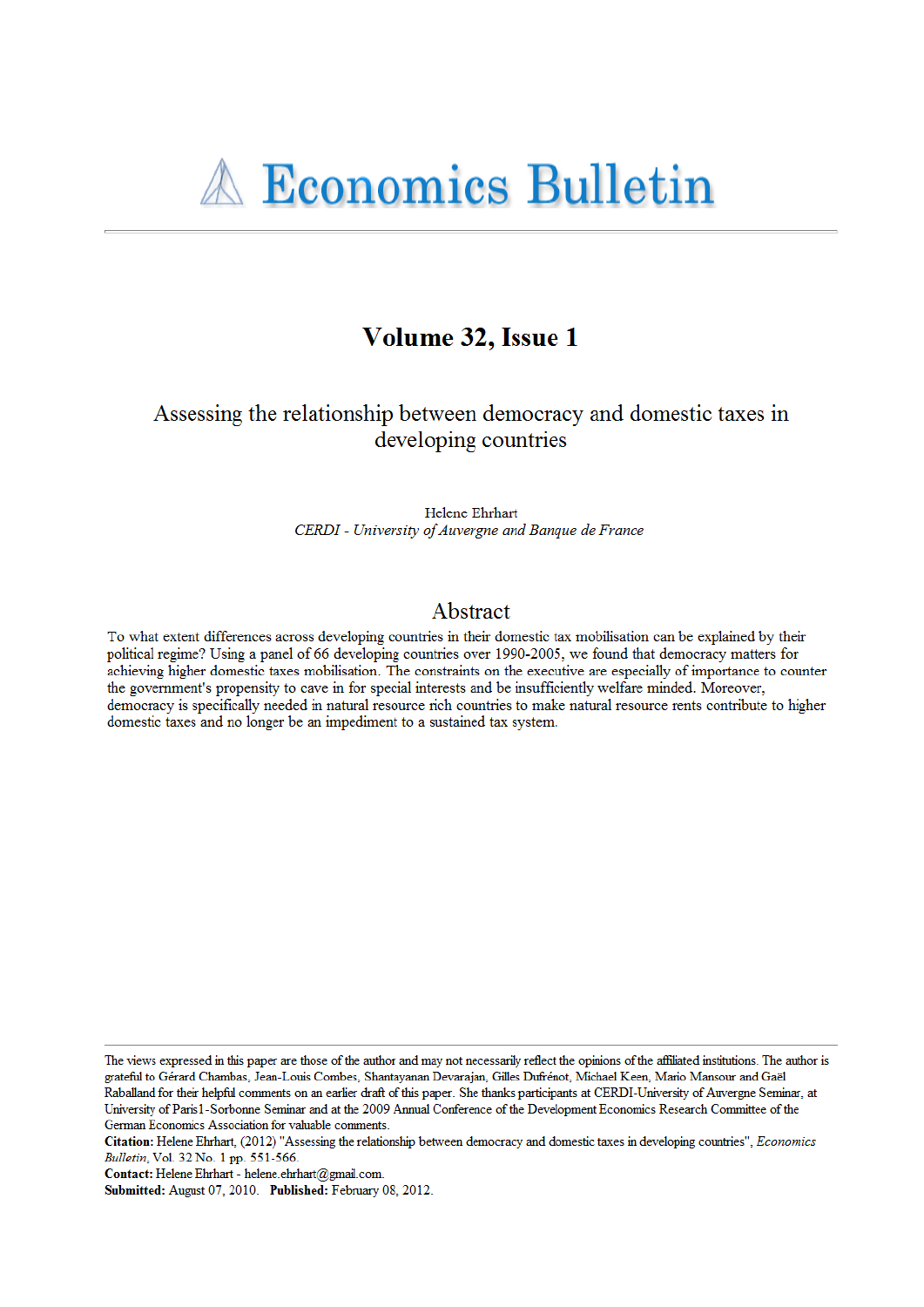#### **1. Introduction**

Coordinated tax-tariff reforms in developing countries favour a decrease in tariffs to enhance efficiency with an increase in domestic taxation in order to maintain enough revenue to finance public goods. However, Baunsgaard and Keen (2010) found that, for many lowincome countries, this revenue substitution is difficult since they recovered, at best, no more than about 30 cents of each lost dollar. These countries are really in need of increased domestic tax revenues (direct taxes - taxes on income and profit - and domestic indirect taxes – value added/sales taxes and excises) since the 66 countries in our sample collected only, on average over the period 1990-2005, about 10 percent of GDP from domestic taxation compared with the figure of 27 percent of GDP for OECD countries.<sup>1</sup> Burgess and Stern (1993) highlighted that the constraints on raising revenue through personal income taxation in developing countries are many and include problems of income measurement, administrative capability and poor accounting. These differences in tax revenue collection can also partly be explained by the existence of a larger shadow economy in developing and transition economies compared to OECD countries (Enste and Schneider, 2000).

The only slow progresses in domestic tax mobilisation might however not only be due to the structural impediments prevalent in developing countries but also to political economy factors which should be taken into consideration. As far as trade taxes are concerned, it is well established in theoretical and empirical works that trade policy decisions are used by governments of both developed and developing countries to favour special interest groups, making a trade off between welfare and rents (see Grossman and Helpman, 1994; Goldberg and Maggi, 1999 among others). The importance of political economy factors in the developing countries' domestic tax decisions has however been less studied. Nonetheless, experiences in these countries let us think that they may play a huge role. Indeed, governments could be tempted either to protect specific sectors by enacting non neutral Value Added Taxes (VAT) and excises and by according exemptions to some interest groups or to set the VAT threshold at a particular level, $<sup>2</sup>$  leading to significantly less tax revenues.</sup>

Given this background, the contribution of this paper is to show that, if political economy factors matter in domestic tax policies, they can be accommodated by increased democracy. We thus examine whether the type of political regime in place, with all its inherent features, is relevant for explaining the performances of domestic tax revenues in developing countries. In the presence of a weak system of checks and balances and if powerful economic elites control the political process, the government might be less welfare minded and it will easily grant favours to special interests resulting in lower tax revenue collected.

Institutional factors as determinants of tax revenue in developing countries have been taken into consideration in some studies. Bird et al. (2008) postulate that if taxpayers both perceive that their interests are properly represented in political institutions and that the governance is good, their willingness to contribute by paying taxes increases. Using cross section data, they find that corruption and voice and accountability play a significant role in the determination of developing countries tax effort. Cheibub (1998) studied in 108 countries over the period 1970-1990 whether the infant democracies are as able as autocracies to collect taxes. The use of a discrete measure of political regime is quite limiting but he found that there are no grounds for believing that democracies are any less able than dictatorships to extract resources from society through taxation.

Our study is in the continuity of this research field but sheds a light on the detrimental effect of interest groups on domestic tax revenues, effect that could be accommodated by more democratic institutions. The contribution is threefold. Firstly, we use several measures

 $<sup>1</sup>$  It is assumed throughout the paper, as do Keen and Mansour (2010), that increasing tax revenues is an</sup> accepted policy objective for low income and lower middle income countries.

 $2 \text{ In Uganda, for instance, the near-failure of the VAT introduced in 1995 was quelled in large part by rapidly}$ increasing the threshold from \$20 000 to \$50 000 (Keen and Mintz, 2004).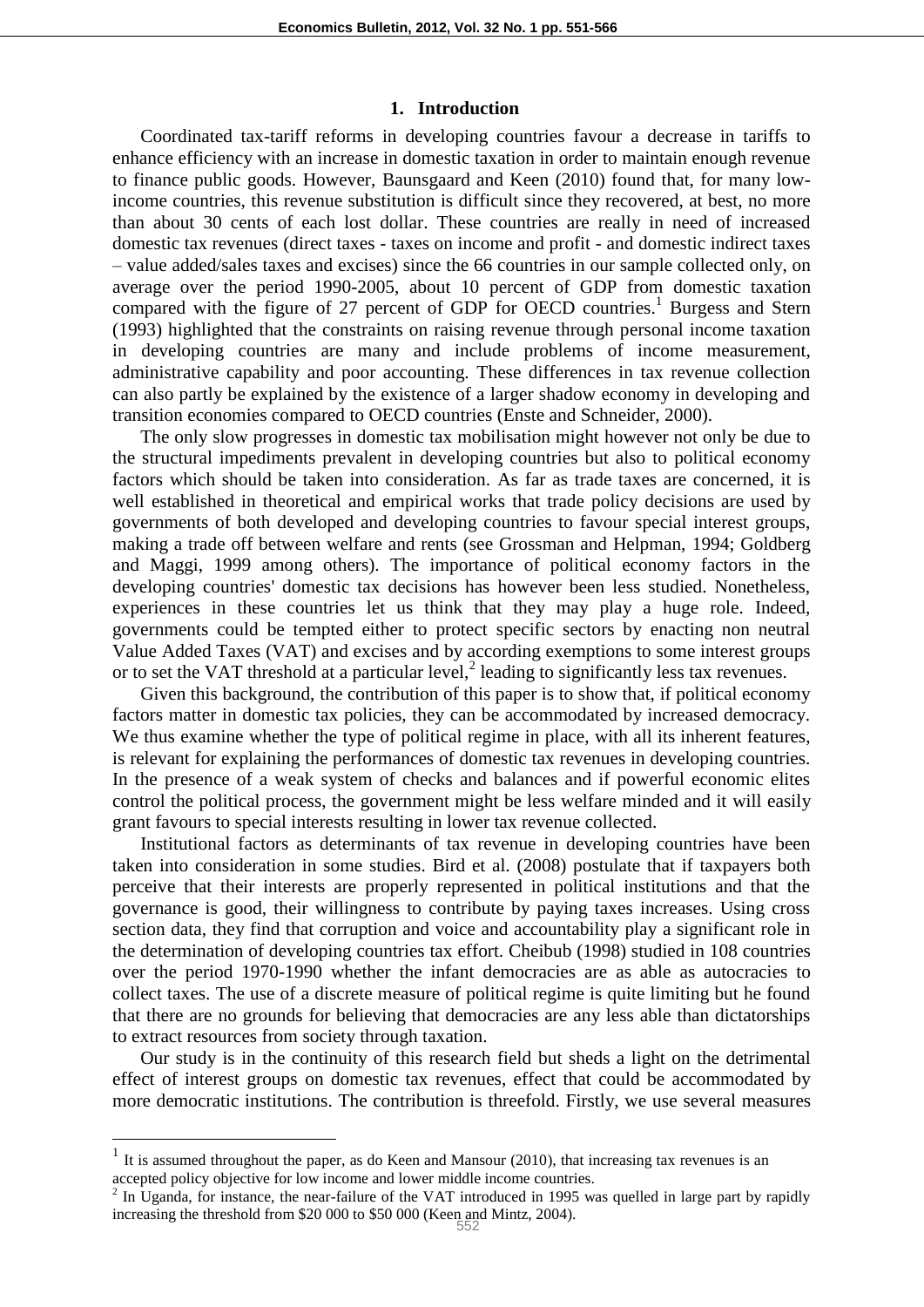for political regime, both continuous and discrete to ensure the robustness of the result. Secondly, we treat the political regime as being endogenous to the performance of tax revenue and propose an original instrument, inspired by the democracy determinants literature, namely the democracy level of the country's neighbours. Thirdly, we use disaggregated measures of democracy in order to understand which aspect is of importance for enhanced tax mobilization and we investigate in which kind of countries democracy could especially be beneficial for tax collection.

To preview our results, we find that higher levels of democracy are leading to increased domestic tax revenue performance. Our evidence reveals that the level of constraints on the executive seems to be the driving force behind the result. These democratic institutions are particularly important in natural resource abundant countries where higher levels of democracy can transform the negative influence of the initial presence of natural resource rents on domestic tax revenue into a positive one. The paper is divided into five sections. Section 2 presents the relationship between the political regime and taxation. Section 3 describes our empirical framework and section 4 presents the results of the panel analysis. Finally, section 5 concludes.

#### **2. Political regimes and taxation**

How might a country's political regime influence its domestic tax performance? The economic theory highlights some features of political regimes that might be of importance for enhanced domestic tax mobilisation.

First of all, representation is critical since the economic reforms implemented depend on who controls the political office. Indeed, Acemoglu and Robinson (2006) model autocracy as a dictatorship of the rich and democracy as a dictatorship of the poor or middle classes. As the rich are acting against redistribution and therefore against taxation, less reforms to increase taxes should be implemented in an autocracy. Alesina and Rodrik (1994) confirm this idea by predicting that, in societies where the choice of policy is determined by the median voter theorem, as in democracies, and where a large proportion of population does not have access to capital, there will be a strong demand for taxation. This corresponds particularly to developing countries where the median voter's share of capital income (relative to his labour income) is low, thus his ideal tax is high. Mitra et al. (2002), using Turkish industry level data, found that the government's weight on welfare, compared to the weight on lobbies' contributions, is generally higher for democratic regimes than for dictatorships. Drawing on these predictions, it can be hypothesised that democracies might take more into account the social welfare and be characterised by larger tax reforms, taking the form of higher taxation, to mobilise more revenue for redistributive policies.

Secondly, the accountability structures might also be different according to the political regime. In democracies, the level of constraints on both executive and legislative powers should be greater since they demand accountability to a broad set of citizens at regular intervals whereas dictatorships are mainly accountable to a smaller group such as the military. Adam et al. (2011) found both theoretically and empirically that democratic institutions are able to restrain public sector inefficiencies because of electoral control. Thus, more accountability structures in democracies give less latitude for decision makers to respond to special interests. For instance, in Morocco, the value added tax, implemented in 1986, still generates insufficient revenues because of its complexity and the numerous exemptions that were granted in response to various interest groups (Brun et al., 2007). Acemoglu and Robinson (2008) show that the impact of institutions on economic outcomes depends on the interaction between de jure political power, whose allocation is determined by political institutions, and de facto political power, which is determined by the equilibrium investments and organisations of different groups. In democracy, the balance of de jure power is tilted toward the citizens, while in nondemocracy the elite have greater de jure power. If the elite is able to garner sufficient de facto political power in democracy, the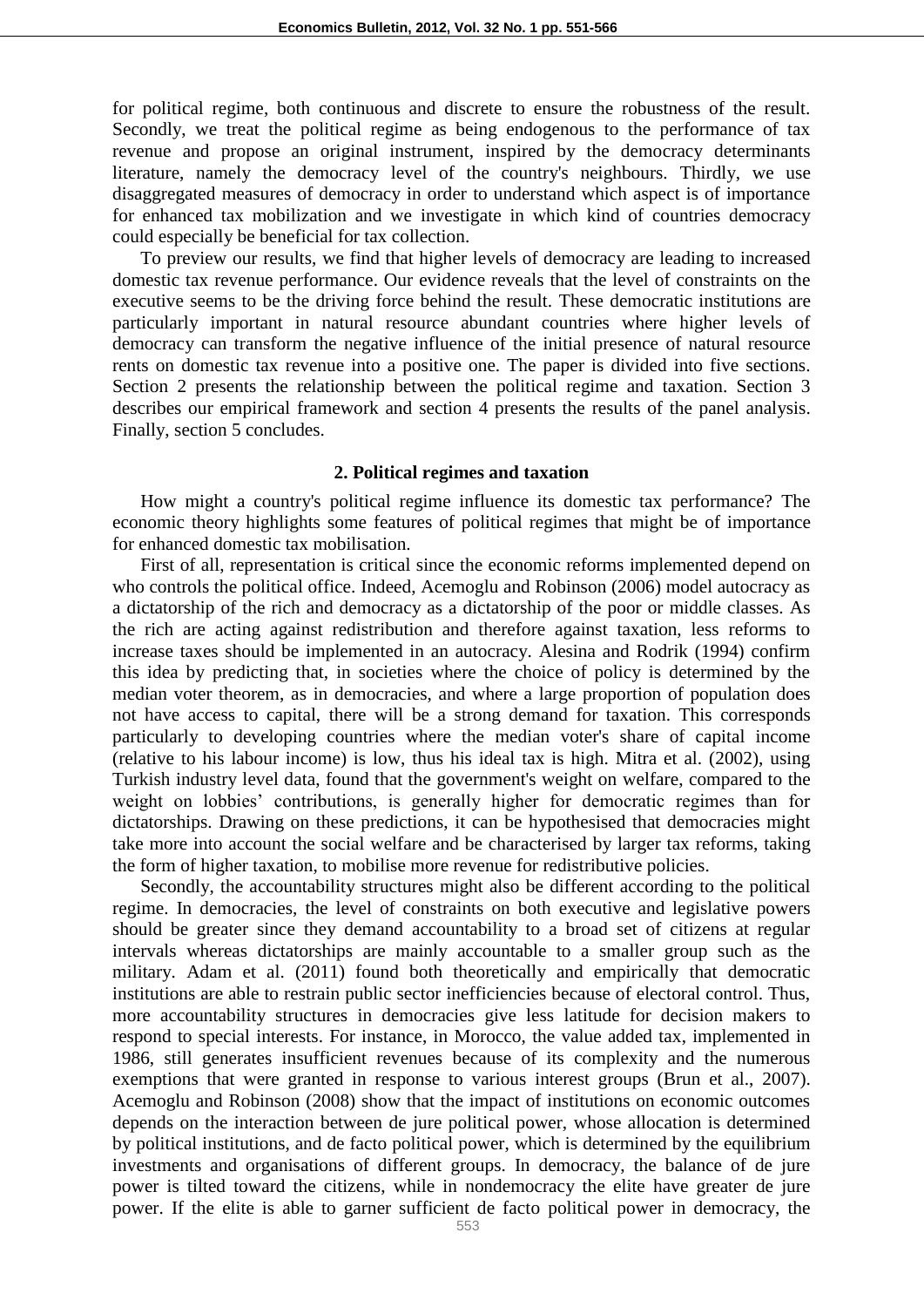equilibrium probability of pro-elite institutions may be higher in democracy than in nondemocracy. However, if democracy creates a substantial advantage in favour of the citizens, it may destroy the incentives of the elite to engage in activities that increase its de facto power. This idea is confirmed by Calderon and Chong (2006) who found that higher political constraints in the policy decision process are negatively and significantly associated with rent-seeking behaviour. Therefore, democracies with specific constraints structures, effective checks and balances, can decrease the possibilities for leaders to respond to interest groups seeking for less domestic taxation.

Given these theoretical predictions, democracies in developing countries should be more able than autocracies to implement tax reforms, taking the form of higher domestic tax revenues. Indeed, they should implement more redistributive policies and less respond to special interests, by enacting fewer specific tax exemptions detrimental to public revenues.

#### **3. The empirical framework**

To estimate the influence of the political regime on domestic tax revenue, we use a panel data analysis for 66 developing countries (see Table 1). We retained the countries belonging to the low income and the lower middle income groups in the World Bank classification.<sup>3</sup> With this classification, China and India are inside the sample but the two other BRIC countries, namely Russia and Brazil are excluded. We will therefore present our main results without any BRIC country in the sample and then with the 4 BRIC countries included to assess the robustness of our estimations. Our period of analysis is  $1990-2005$ <sup>4</sup>. All variables are three year averages, the sub periods being 1990-1992, 1993-1995, 1996-1998, 1999-2001 and 2002-2005. The basic estimated equation is of the following form:

$$
Domestic taxrev_{it} = \alpha + \beta Democracy_{it} + \delta X_{it} + \mu_i + \lambda_t + u_{it}
$$
 (1)

where *i* and *t* are country and time period indicators respectively, *Domestictaxrev* is the domestic tax revenue as part of GDP composed of direct taxes (taxes on income and profit) and domestic indirect taxes (value added/sales taxes and excises), *Democracy* is the measure of democracy and the vector *X* captures other explanatory variables, discussed further below, affecting the domestic tax ratio. The term  $\mu_i$  is a country specific effect,  $\lambda_i$  is an unobserved time effect included to rule out results driven by common time varying factors not otherwise included in our model and  $u_{it}$  is an unobserved random error term.

#### **3.1 Data sources and statistics**

Domestic tax revenues, domestic indirect taxes plus income taxes, are based on the Government Finance Statistics (GFS) and completed by the Article IV data.

We resort to a variety of variables to capture the level of democracy. Firstly, as in De Haan and Sturm (2003) or Tavares and Wacziarg (2001) among others, we employ Freedom House's ranking of countries with respect to their political rights. This political rights measure expresses the degree to which individuals have control over those who govern. Secondly, we follow Besley and Kudamatsu (2006) and Mulligan et al. (2003) and use the Polity2 variable, from the Polity IV project, which captures the regime authority spectrum from hereditary monarchies to consolidated democracies. All these variables were normalised so that they range between zero (autocracy) and unity (full democracy). Thirdly, in order to show that our results are not sensitive to the choice of the democracy measure, we

<sup>&</sup>lt;sup>3</sup> 96 countries belong to these groups but, due to missing values for some low income countries, our final sample comprises 66 countries.

<sup>&</sup>lt;sup>4</sup> We begin the sample in 1990 to ensure that the data on domestic taxes are reliable. Indeed, before this date, what was recorded as international trade taxes often also included value added taxes and excises collected at the border leading to an underestimation of the domestic tax revenue. This flaw has progressively been corrected and, since 1990, the distinction has been generally correctly made. 554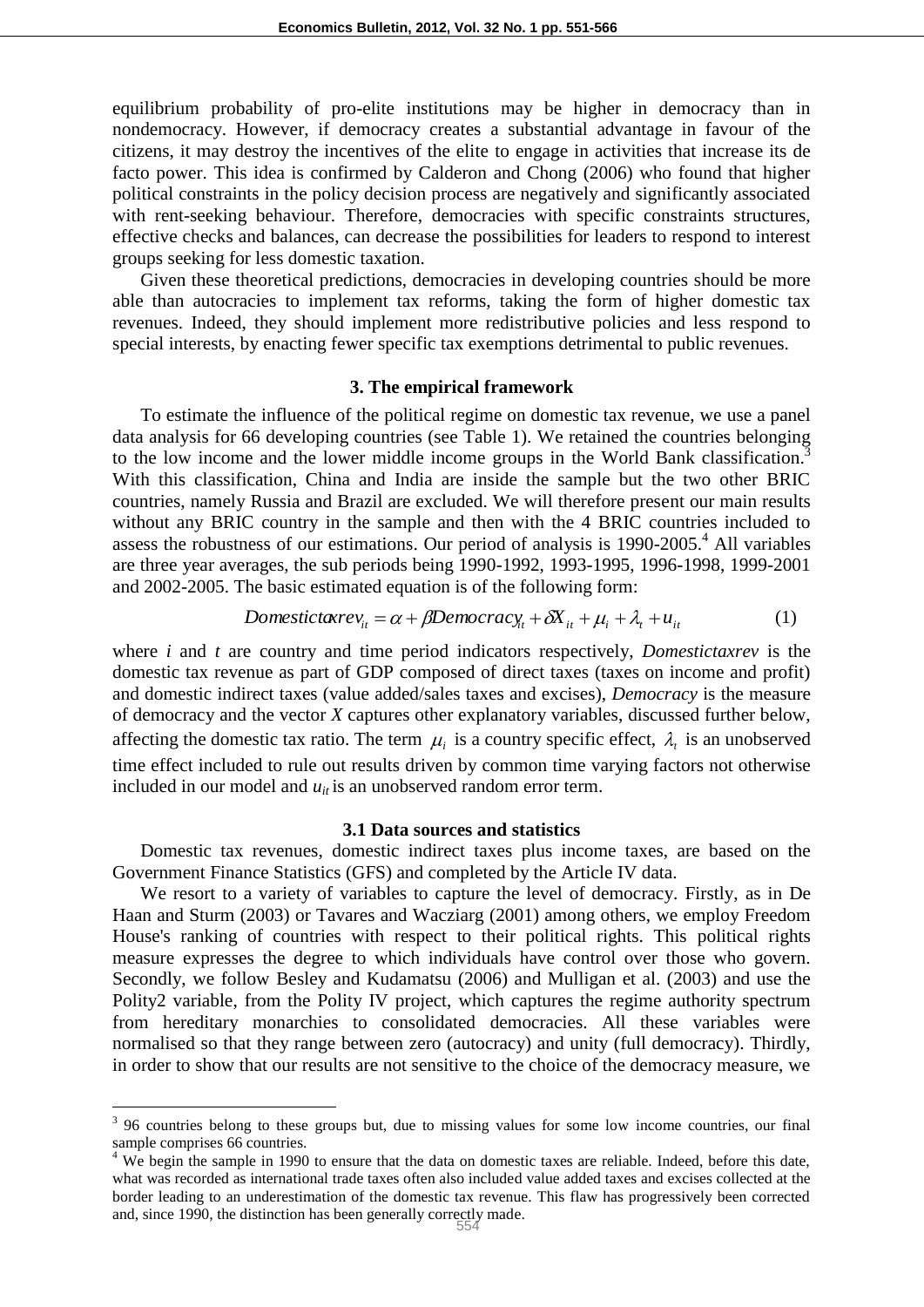use as alternative indicator, the dichotomous regime classification from the dataset Democracy Dictatorship introduced by Alvarez et al. (1996) and Przewroski et al. (2000)<sup>5</sup> and recently extended by Cheibub et al. (2009). The democracy dummy takes the value of one if the country is a democracy and zero otherwise.

Drawing on the empirical literature that models the share of tax revenues in GDP (Adam et al., 2001; Khattry and Rao, 2002; Keen and Lockwood, 2009), we include the following variables as control. The GDP per capita is a proxy for overall development, higher level of per capita income is usually found to be positively related to domestic tax revenues. The structure of the economy is both measured by the share of agriculture in GDP usually negatively associated with domestic tax revenues and by the degree of urbanisation which is expected to have a positive impact on domestic tax revenues. The level of imports should be positively associated with domestic tax performance given that, in developing countries, a large part of the VAT collected is levied on imports. Higher inflation is supposed to reduce domestic tax yields according to the Tanzi Olivera effect. Evidence shows that foreign aid and especially grants have been associated with increases in tax revenue over the period 1985-2005 (Clist and Morrissey, 2011). We also include the proportion of the population over 65 years and the share under 14 years old, the tax ratio usually being increasing with the number of dependent in the population. All these variables are from the World Development Indicator (WDI) database. Finally, we introduce the measures of bureaucracy quality and of corruption compiled by the Political Risk Services Group (ICRG) and rescaled from 0 to 1 as additional control variables. Descriptive statistics are presented in Table 2.

#### **3.2 The econometric issues**

Given the persistence of domestic tax revenues, there is a suspicion of serial correlation which is confirmed by a Wooldridge test. To correct for it, we use an estimator which fits panel regression models when the disturbance term is first-order autoregressive. A concern may also arise about the endogeneity of democracy with tax performance. One can argue that the relationship between democracy and tax revenue is unlikely to be unidirectional for two reasons. Firstly, a higher level of taxes might be needed to invest and build expensive democratic institutions. Secondly, the Tilly (1975) hypothesis postulating that citizens are provoked into scrutiny by taxation was tested empirically by Ross (2004) who finds that the larger the share of government expenditure financed through taxation, the more likely the government is to become representative. There is therefore a potential reverse causality from taxes to democracy. To correct this endogeneity, we resort to an instrumental variable estimation with an original instrument for democracy, namely the democracy level of the country's neighbours. The choice of adequate instruments for democracy is not widely addressed in the literature. However, following Persson and Tabellini (2009), it is easily imagined how the experience with democracy in foreign, and especially in neighbouring countries could spill over into greater domestic appreciation of democracy and greater willingness to defend these values. Persson and Tabellini (2009) use a weighting matrix of the distance between all countries in the world whereas we deviate slightly by considering only the neighbouring countries with a weighting matrix taking the value of one if two countries are neighbours and zero otherwise. We postulate that citizens in a country are even more aware of what is happening and how democratic is their direct neighbourhood since they meet more easily citizens from a country with which they share a border than citizens from countries further away. Thus, we create the variable neighbouring democratic capital to measure a country's "closeness to democracy", given the incidence of democracy in neighbouring countries. Specifically, for the country *i* with *n<sup>i</sup>* neighbours *j* in year *t*, we define

<sup>&</sup>lt;sup>5</sup> This dichotomous measure was used, for instance, by Lee (2003) to asses the level of democracy.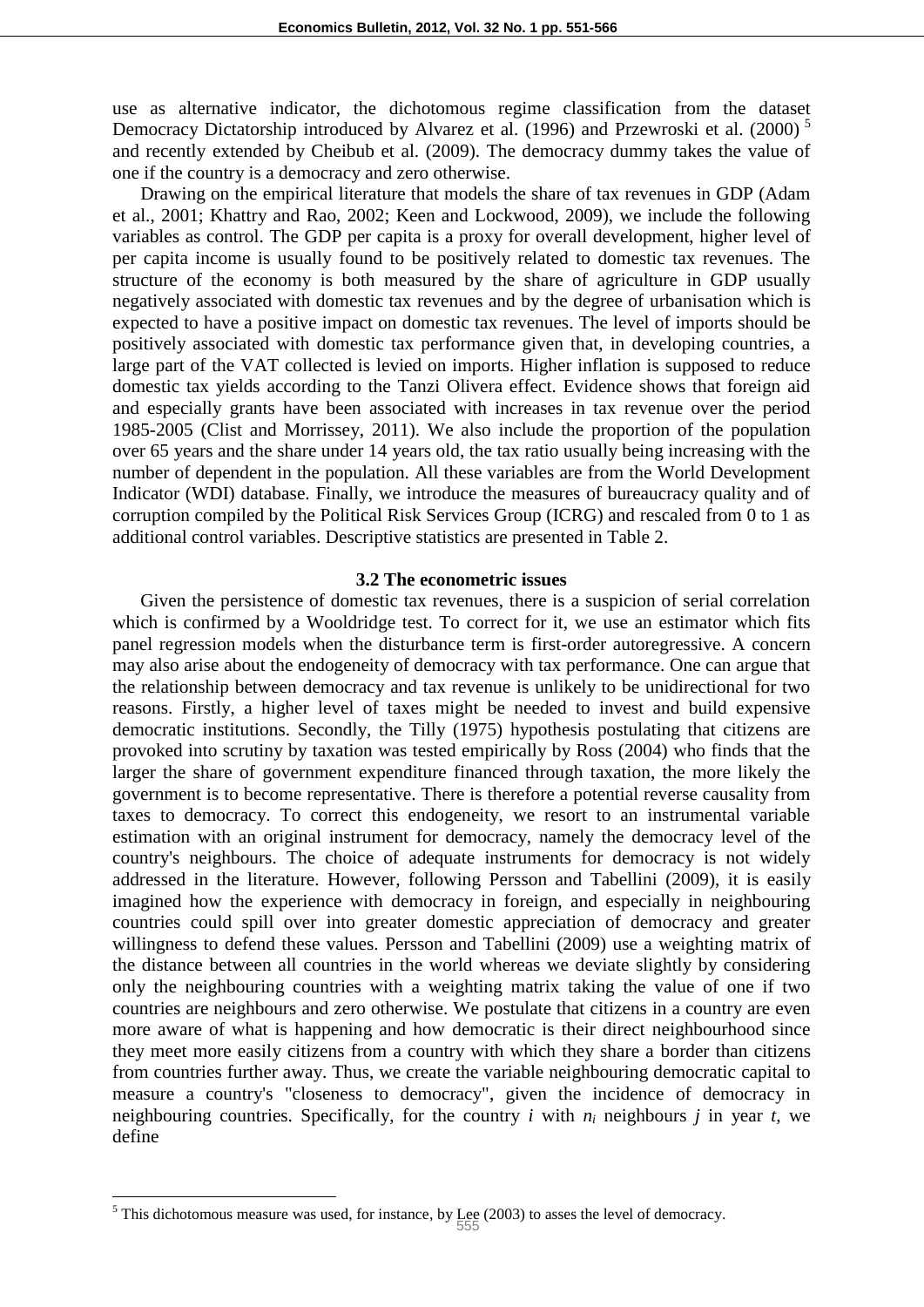*Ndemocracy* 
$$
_u = \frac{1}{n_i} * \sum_{j=1}^{n_i} \text{democracy }_{j_t}
$$
.

Given this formula, the variable neighbouring democratic capital of Cameroon, for instance, will be the mean of the levels of democracy prevalent in its neighbouring countries, namely Nigeria, Chad, Central African Republic, Republic of Congo, Gabon and Equatorial Guinea. This variable is constructed for each of our democracy measures, namely NPoliticalRights, NPolity2, NDummyDemo, NPoliticalcompetition and NExecutiveconstrainsts. The first stage regressions will be presented in order to check whether our instrument is significantly related to democracy.

#### **4. Results**

In this section, we will firstly examine whether the political regime has an impact on domestic tax mobilisation. Secondly, we test which aspect of the political regime is crucial to reach higher domestic tax revenues. Lastly, we investigate in which countries the positive effect of a certain kind of political regime might be especially necessary.

#### **4.1 The influence of the political regime on domestic tax revenues**

Estimations of the influence of the political regime on the domestic tax ratio are reported in Table 3 for our first measure of democracy, Polity2. The fourth column shows the results of the instrumental variable regression with random effects (the Hausman test did not reject the null hypothesis that the random effects model is consistent and efficient) corrected for first-order autocorrelation of a basic tax effort equation. These results, corrected for endogeneity, suggest a positive and significant effect of democracy on domestic tax revenues as part of GDP. The results of the associated first stage equation in column 1 indicate support for the validity of our instrument, the level of democracy in the neighbourhood being a highly significant determinant of democracy.<sup>6</sup> After introducing additional control variables (column 5) and adding the four BRIC countries in the sample (column 6), the coefficient of democracy remains strongly positive and significant at one percent. With the last specification, an increase of one standard error in the democracy index permits a rise of 9.163\*0.29=2.66 percentage points in the domestic tax revenue as part of GDP. For the mean level of domestic tax revenue in our sample, 9.86 percent of GDP, this corresponds to a non negligible rise of about 25 percent. A number of regularities among the control variables emerge. As expected, the level of imports is positively and significantly related to domestic tax revenues and a higher bureaucracy quality leads to significantly higher domestic taxes. The proportions of dependent in the population are significantly associated to the domestic tax revenues. Lastly, the coefficients of the level of per capita GDP and of the agricultural sector share are negative though not significant.

In order to corroborate our results and check whether they are robust, whatever the democracy indicator used, we present the results with two additional alternative measures for democracy using the instrumental variable estimator. In Table 4, we present the results with the Political Rights indicator (columns 5 and 6) and with the Democracy Dummy (columns 7 and 8). The coefficient of democracy, measured with the Political Right indicator, remains significantly positive, without and with the BRIC countries. The corresponding instrument, NeighbourPoliticalRights, is statistically significant, at one percent, in the first stage equation (column 1). In column 7, the democracy index is a discrete measure extracted from the Democracy Dictatorship dataset. The 2SLS estimates, corroborate the result that more democratic regimes achieve higher domestic tax revenues hypothetically because they are able to accommodate political economy factors and grant less tax exemptions.

<sup>6</sup> With only one instrument, it is the Student t statistics and the corresponding p-value which should be considered to assess the strength of the instrument.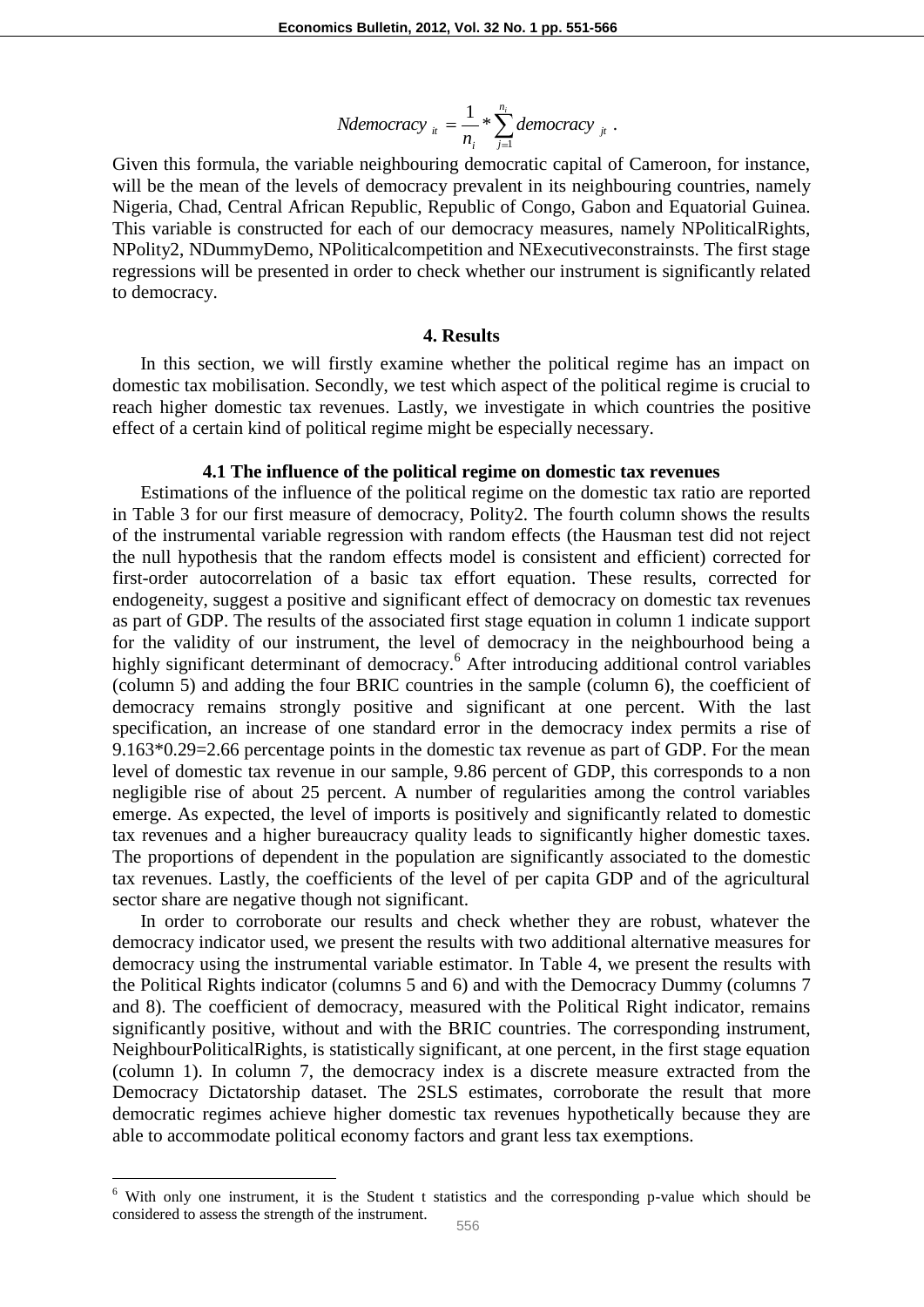Another concern is whether this positive effect of democracy on domestic taxes is not only due to a better quality of public spending in democracies which could enhance the citizen's tax morale, leading to an increased tax mobilisation. Rajkumar and Swaroop (2008) show that higher public spending quality can be achieved only when good governance is present, because low levels of corruption and good bureaucracy quality are necessary to ensure the development effectiveness of public spending.<sup>7</sup> Therefore, the two control variables, bureaucracy quality and level of corruption, in our estimations, permit to ensure that our result of democracies achieving higher domestic tax mobilisation is not only due to an enhanced quality of public expenditure under democratic regimes but might also come from the fact that, as developed in the theoretical part, democracies are more social welfare oriented and respond less to private interests and are therefore able to achieve higher tax revenues. We will now investigate this issue by distinguishing the different components of the democracy measure.

#### **4.2 What matters in democracy for increased domestic tax revenues?**

It is interesting to understand which aspect of democracy is the driving force behind the result of increased domestic tax collection in more democratic regimes. We explore this issue by using two component measures of the Polity2 index that might be of importance, namely Political Competition and Constraints on Executive. The variable Political Competition represents the extent of competitiveness in political participation whereas the Executive Constraints variable assesses the extent of institutional constraints on the decision making powers of the chief executive. If our hypothesis of autocracies being less welfare minded, since they tend to respond more to special interest groups who seek less domestic taxation is valid, it might be particularly high levels of executive constraints that could limit the possibility for the governments to cave in for special interests. In Table 5, we test the impact of both components of democracy to assess whether one aspect of democracy is predominantly important to achieve higher domestic tax mobilisation. The level of constraints on the executive (column 2) impacts significantly the domestic tax performance whereas column 4 reveals that the level of political competition has a statistically non significant impact on domestic tax revenues. One may conclude that the level of executive constraints in a country is really of significantly great importance for enhanced domestic tax mobilisation. The reason is probably that they oblige policy makers to take more into account the social welfare in their decision making process, through redistributive taxation and less favours accorded to various interest groups.

#### **4.3 Where can the positive effects of democracy be especially needed?**

Since we identified a positive effect of democracy on domestic taxes, one may wonder in which countries this positive effect of democracy will especially be needed? The abundance of natural resource rents as part of GDP is expected to be an impediment to tax mobilisation (Bornhorst et al., 2009). Indeed, the availability of high natural resource rents in the beginning of our period of analysis (id est the first three years of the 1990s) might have created a soft budget constraint and not induced governments to implement substantial domestic tax reforms therefore leading to lower tax revenues on the entire time period. In their model, Collier and Hoeffler (2009) show that the abundance of natural resources might be detrimental to tax mobilisation probably both because higher rents are creating lower incentives for governments to mobilise tax revenue and because governments of oil rich countries consciously set low tax rates so as not to provoke scrutiny of the natural resource revenues. The measure of natural resource rents is calculated using environmental economic data from the World Bank which includes costs of production and world prices. Higher levels of democracy might induce resource rich governments to undergo through substantial tax

<sup>&</sup>lt;sup>7</sup> Frey and Torgler (2007) found that tax morale is increasing with these two aspects of institutions quality.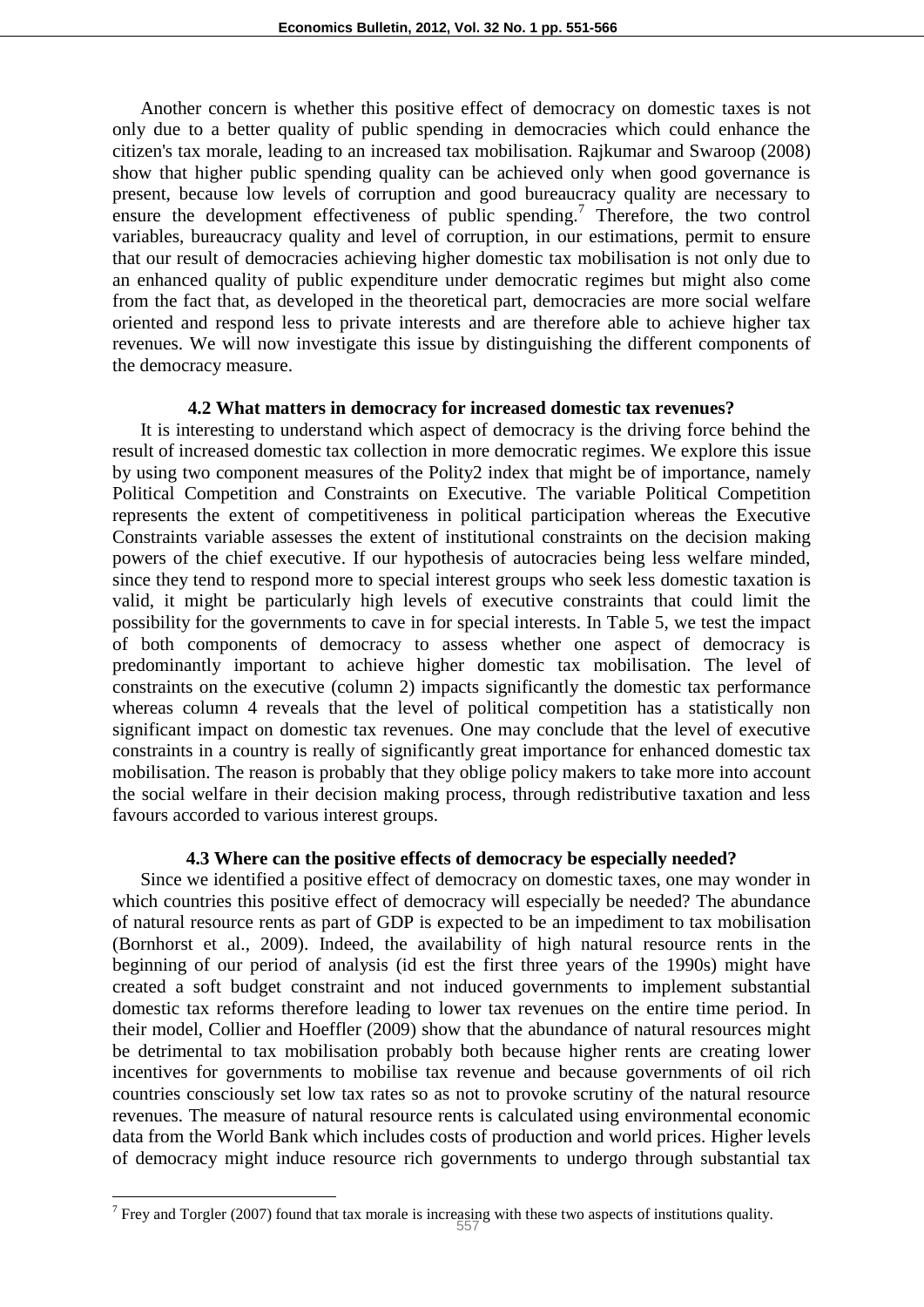reforms to create a sustainable tax system. Hence, as expressed by Robinson et al. (2006), countries with institutions that promote accountability might be able to benefit from resource booms since democratic institutions are able to limit the detrimental political economy aspects generated by resource booms. In presence of an efficient tax system, the existence of natural resource rents can contribute to increased tax revenues both through direct profit taxation and through increased VAT revenues. We test this assumption in Table 6 by introducing an interactive variable between the democracy measure and the level of natural resource rents in the beginning of the  $1990s<sup>8</sup>$  (INatRes).

Results with the 2SLS estimator are presented for two measures of democracy, the Polity2 index and the component that was found of importance to increase tax mobilisation, the level of constraints on the executive. We instrument both the democracy and the weighted variable INatRes\*Democracy (see in columns 1, 2 and 4, 5 the first stage equations). Across all specifications, the natural resource rents variable is negative and significant whereas the weighted variable (Initial Natural Resource Rents \* Democracy) is significantly positive. Consequently, for a given level of natural resources, sufficiently high levels of democracy and of constraints on the executive can transform the negative impact of the presence of these initial natural resource rents on tax mobilisation into a beneficial one.

To explore more deeply the idea of a turning point in the natural resource influence, the threshold of democracy above which the negative impact of natural resource rents on tax revenue disappears is calculated in Table 7. For levels of democracy, either Polity2 or Executive Constraints, below the threshold, the initial natural resource endowment has a negative effect on domestic taxes mobilization but for sufficiently high levels of democracy, this negative effect becomes a positive one. The thresholds are higher than the mean level of democracy in our sample. Among the natural resource abundant economies, only few are characterised by levels of democracy above the estimated threshold but it corresponds, for example, to democratic institutions like the ones in Bolivia, Mongolia or Papua New Guinea. In Mongolia, for instance, significant steps have been taken to improve procedures and fiscal discipline within governments and noteworthy achievements were made in improving transparency (IMF, 2001). So conditional to sufficiently high levels of democracy, the net influence of natural resources can be positive because governments will not anymore rely solely on these rents but build a sustainable tax system where the natural resources sector could be a major contributor to tax revenues.

#### **5. Concluding remarks**

Little analytical or empirical works have studied the importance of political economy factors, in addition to traditional factors, as determinants of domestic tax revenue performance. Using a panel of 66 developing countries over the period 1990-2005 and properly correcting for the endogeneity of democracy with an original instrument, we found strong evidence that more democracy in a country does influence the extent to which domestic tax reforms are implemented and higher domestic tax revenues achieved. The estimated effect of increased democracy on tax revenue is quite large and it is the level of constraints on the executive that seems to be the driving force behind the result. Increased checks and balances are needed to counter the propensity of governments to cave in for special interests and to be less social welfare minded. We find that high levels of democracy are specifically needed in natural resource rich countries to make natural resource rents contribute to higher domestic taxes revenues and no longer be an impediment to a sustained tax system. This result can be viewed as complementary to the proposal of Devarajan et al. (2011) of redistributing to citizens a share of the oil rent and taxing it back in order to generate a virtuous circle in resource rich economies. Finally, the results of this paper bear important policy implications by showing which dimension of democracy, namely

<sup>&</sup>lt;sup>8</sup> We use this indicator to make sure that the level of natural resources rent is exogenous to tax mobilisation.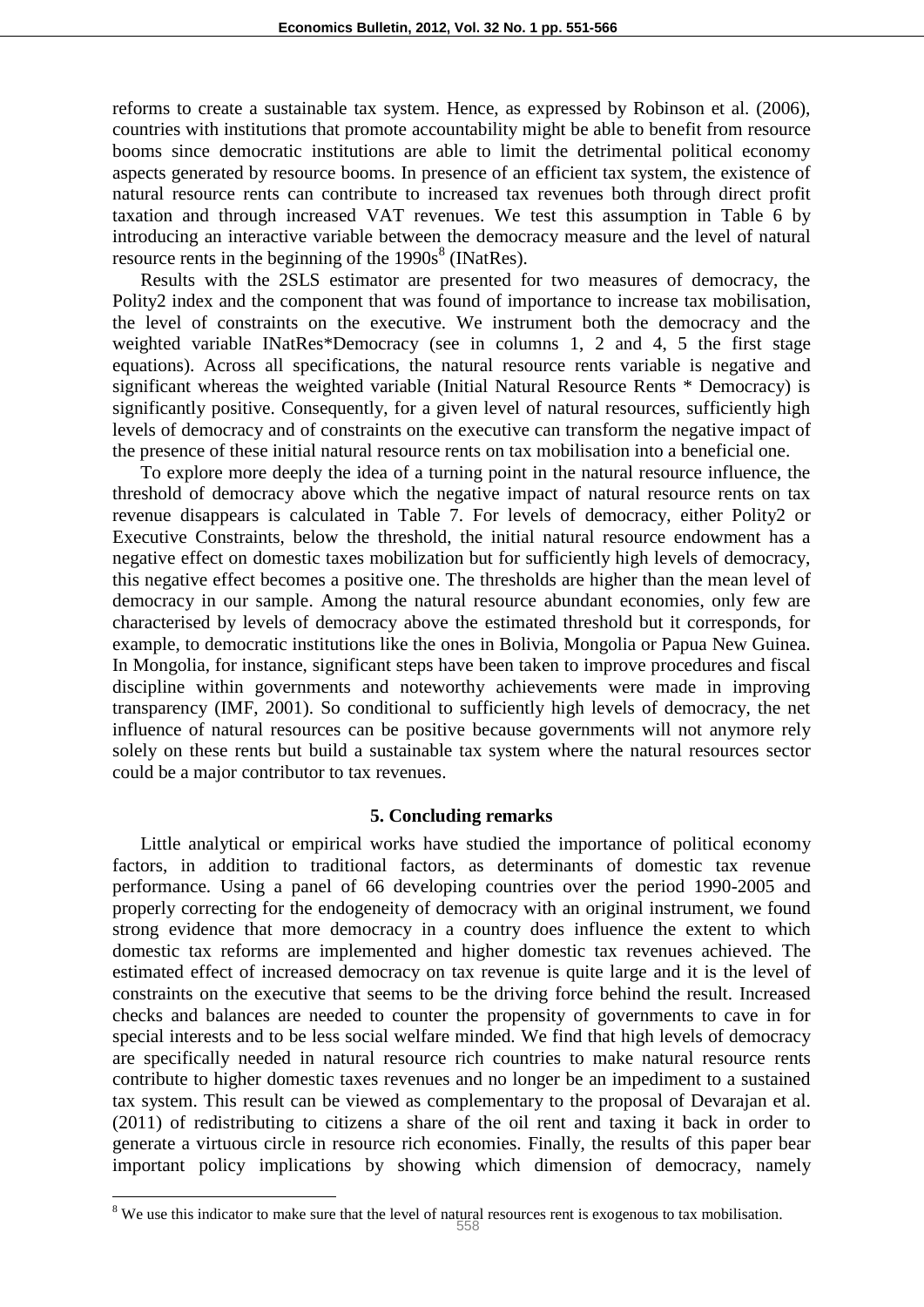constraints on executive, could help developing countries, whether endowed or not with natural resources, to achieve higher domestic tax mobilisation.

#### **References**

- Acemoglu, D. and J. A. Robinson (2006) *Economic origins of dictatorship and democracy,* Cambridge University Press: Cambridge, UK.
- Acemoglu, D. and J. A. Robinson (2008) "Persistence of power, elites, and institutions" *American Economic Review*, **98**(1), pp. 267-293.
- Adam, C. S., D. L. Bevan and G. Chambas (2001) "Exchange rate regimes and revenue performance in sub-saharan Africa" *Journal of Development Economics*, **64**(1), pp. 173- 213.
- Adam, A., M.D. Delis and P. Kammas (2011) "Are democratic governments more efficient?" *European Journal of Political Economy*, **27**(1), pp. 75-86.
- Alesina, A. and D. Rodrik (1994) "Distributive politics and economic growth" *The Quarterly Journal of Economics*, **109**(2), pp. 465-490.
- Alvarez, M., J. A. Cheibub, F. Limongi and A. Przewroski (1996) "Classifying political regimes" Studies *in Comparative International Development*, **31**(2), pp. 3–36.
- Arellano, M. and S. Bond (1991) "Some Tests of Specification for Panel Data: Monte Carlo Evidence and an Application to Employment Equations" *Review of Economic Studies,* **58**, pp. 277-297.
- Baunsgaard, T. and M. Keen (2010) "Tax Revenue and (or?) Trade Liberalization" *Journal of Public Economics*, **94**(9-10), pp. 563-577.
- Besley T. and M. Kudamatsu (2006) "Health and Democracy" *The American Economic Review*, **96**(2), pp. 313-318.
- Bird, R. M., J. Martinez-Vazquez and B. Torgler (2008) "Tax effort in developing countries and high income countries: The impact of corruption, voice and accountability" *Economic Analysis and Policy*, **38**(1), pp. 55-71.
- Brun, J.F., G. Chambas and M. Laurent (2007) "Economie politique de la reforme de
- transition fiscale : le cas du Maroc" *Afrique Contemporaine*, **223-224**, pp.307-322.
- Bornhorst, F., S. Gupta and J. Thornton (2009) "Natural Resource Endowments and the domestic revenue effort" *European Journal of Political Economy,* **25**(4), pp. 439-446.
- Burgess, R. and N. Stern (1993) "Taxation and Development" *Journal of Economic Literature*, **31**(2), pp. 762-830.
- Calderon, C. and A. Chong (2006) "Do Democracies Breed Rent-seeking Behavior?" *The Journal of Economic Policy Reform*, **9**(4), pp. 247–260.
- Cheibub, J. A. (1998) "Political regimes and the extractive capacity of governments: Taxation in democracies and dictatorships" *World Politics*, **50**(3), pp. 349-376.
- Cheibub, J. A., J. Gandhi and J. R. Vreeland (2010) "Democracy and dictatorship revisited" *Public Choice,* **143**, pp. 67-101.
- Clist, P. and O. Morrissey (2011) "Aid and Tax Revenue: Signs of a positive effect since the 1980s" *Journal of International Development*, **23**(2), pp.165-180.
- Collier, P. and H. Hoeffler (2009) "Testing the neo-con agenda: Democracy in resource-rich societies" *European Economic Review*, **53**(3), pp. 293-308.
- De Haan, J. and J-E. Sturm (2003) "Does more democracy lead to greater economic freedom? New evidence for developing countries" *European Journal of Political Economy*, **19**, pp. 547–563.
- Devarajan, S., H. Ehrhart, T.M. Le and G. Raballand (2011) "Direct Redistribution, Taxation, and Accountability in Oil-Rich Economies: A Proposal" Center for Global Development Working Paper number 281.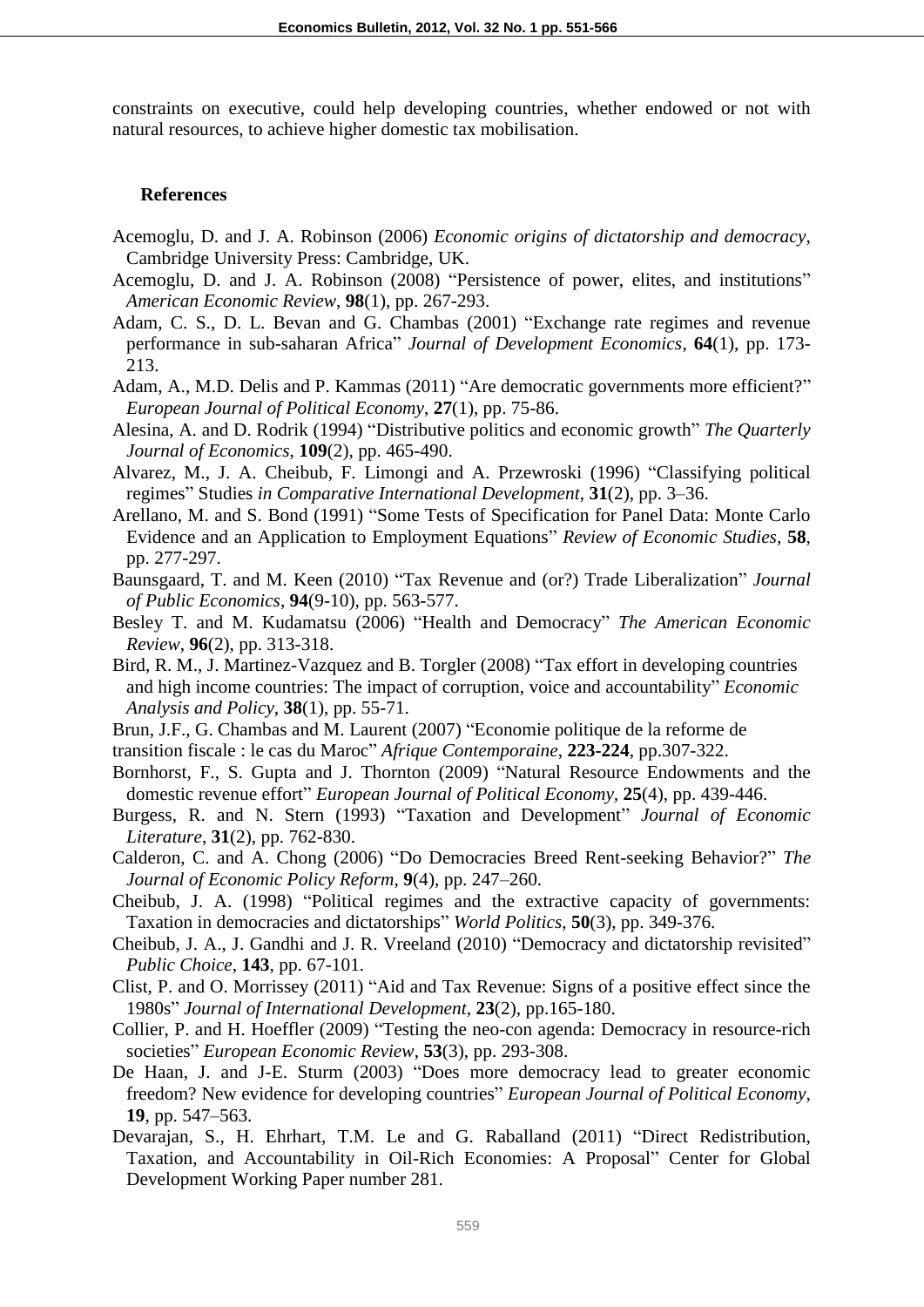- Enste, D. H. and F. Schneider (2000) "Shadow Economies: Size, Causes and Consequences" *Journal of Economic Literature*, **38**(1), pp.77-114.
- Frey, B. S. and B. Torgler (2007) "Tax morale and conditional cooperation" *Journal of Comparative Economics*, **35**, pp. 136-159.
- Goldberg, P. and G. Maggi (1999) "Protection for sale: an empirical investigation" *American Economic Review*, **89**, pp. 1135-1155.
- Grossman, G. M. and E. Helpman (1994) "Protection for sale" *American Economic Review*, **84**(4), pp. 833-850.
- IMF (2001) Mongolia: Report on the observance of standards and codes fiscal transparency, Country Report 01/218.
- Keen, M. and B. Lockwood (2010) "The value-added tax: Its causes and consequences" *Journal of Development Economics*, **92**(2), pp.138-151.
- Keen, M. and M. Mansour (2010) "Revenue Mobilization in Sub-Saharan Africa: Challenges from Globalization: I- Trade Reform" *Development Policy Review*, **28**(5), pp.553-571.
- Keen, M. and J. Mintz (2004) "The optimal threshold for a value-added tax" *Journal of Public Economics*, **88**, pp. 559-576.
- Khattry, B. and J.M. Rao (2002) "Fiscal faux pas?: An analysis of the revenue implications of trade liberalization" *World Development*, **30**(8), pp. 1431-1444.
- Lee, W. (2003) "Is democracy more expropriative than dictatorship? Tocquevillian wisdom revisited" *Journal of Development Economics,* **71**, pp. 155-198.
- Mitra, D., D. Thomakos and M.A. Ulubasoglu (2002) ""Protection for sale" in a developing country: democracy vs dictatorship" *The Review of Economics and Statistics*, **84**(3), pp. 497-508.
- Mulligan,C. B., G. Ricard and X. Sala-i-Martin (2004) "Do Democracies Have Different Public Policies than Nondemocracies?" *The Journal of Economic Perspectives*, **18**(1), pp. 51-74.
- Persson, T. and G. Tabellini (2009) "Democratic capital: The nexus of political and economic change" *American Economic Journal: Macroeconomics*, **1**(2), pp. 88-126.
- Przeworski, A., M. Alvarez, J.A. Cheibub and F. Limongi (2000) *Democracy and development: political institutions and well-being in the world, 1950–1990*. Cambridge: Cambridge University Press.
- Rajkumar, A. S. and V. Swaroop (2008) "Public spending and outcomes: Does governance matter?" *Journal of Development Economics*, **86**, pp. 96-111.
- Robinson, J. A., R. Torvik and T. Verdier (2006) "Political foundations of the resource curse" *Journal of Development Economics*, **79**, pp. 447– 468.
- Ross, M. L. (2004) "Does tax lead to representation?" *British Journal of Political Science*, **34**, pp. 229-249.
- Tavares, J. and R. Wacziarg (2001) "How democracy affects growth" *European Economic Review,* **45**, pp. 1341-1378.
- Tilly, C. (1975) *The Formation of National States in Western Europe,* Princeton University Press: Princeton, NJ.
- Wooldridge, J. M. (2002) *Econometric Analysis of Cross Section and Panel Data*, The MIT Press: Cambridge, MA.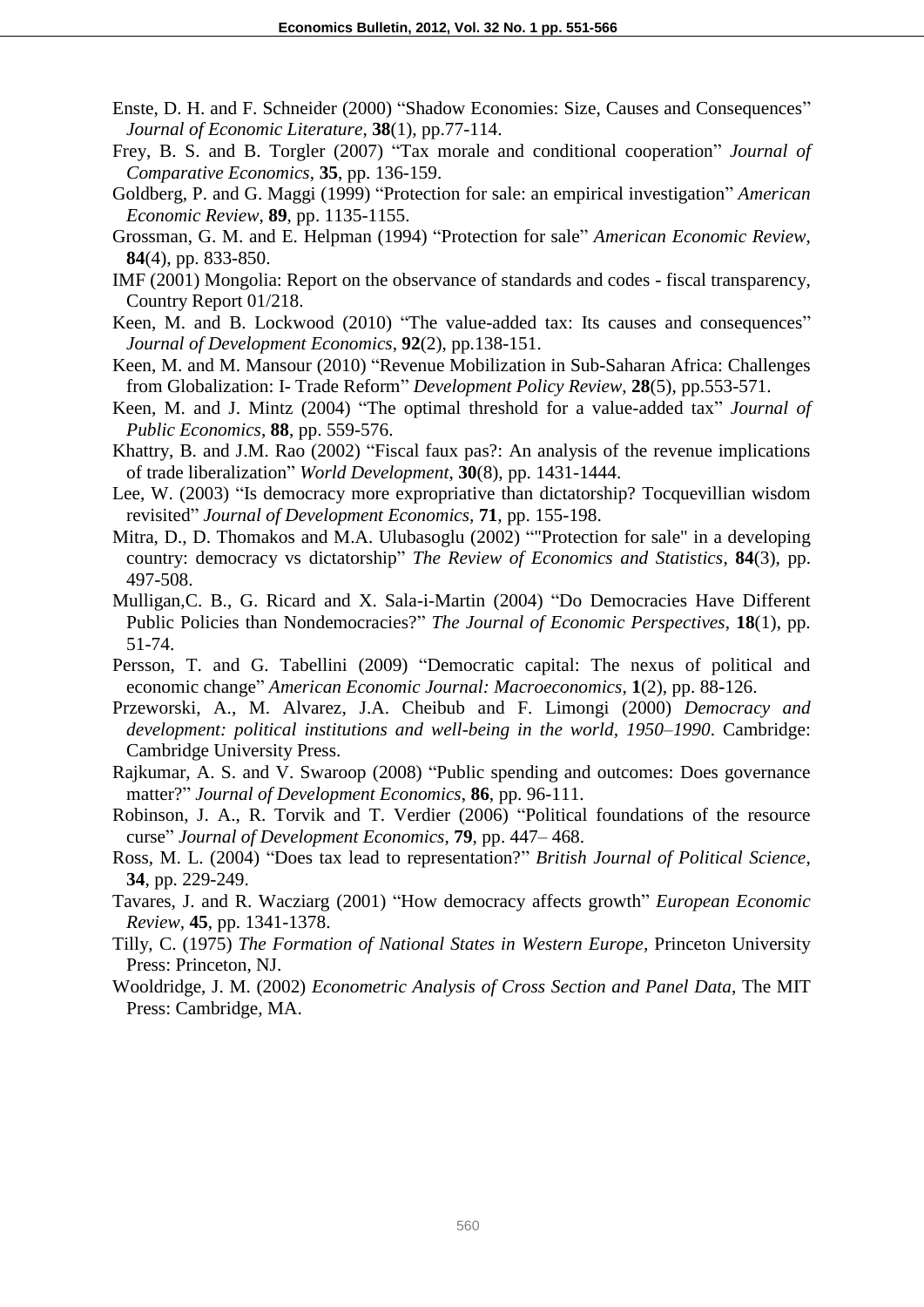Table 1 - Illustrative list of countries used in the regressions

Angola, Armenia, Benin, Bangladesh, Benin, Bhutan, Bolivia, Burkina Faso, Burundi, Cambodia, Cameroon, Central African Republic, Chad, Colombia, Congo Rep., Côte d'Ivoire, Djibouti, Ecuador, Egypt, El Salvador, Eritrea, Ethiopia, Gambia, Georgia, Ghana, Guatemala, Guinea, Guinea Bissau, Honduras, Indonesia, Kenya, Laos, Lesotho, Liberia, Malawi, Mali, Moldova, Mongolia, Morocco, Mozambique, Nepal, Nicaragua, Niger, Nigeria, Pakistan, Papua New Guinea, Paraguay, Republic of Syria, Rwanda, Senegal, Sierra Leone, Sudan, Swaziland, Tajikistan, Tanzania, Thailand, Togo, Tunisia, Uganda, Ukraine, Vietnam, Yemen, Zambia, Zimbabwe.

BRIC countries: Brazil, China, India, Russia

|                                  | Obs. | Mean  | Std. Dev. | Min.  | Max.   |
|----------------------------------|------|-------|-----------|-------|--------|
| DomTaxRev                        | 277  | 9.86  | 4.64      | 1.73  | 24.67  |
| <b>Political Rights</b>          | 277  | 0.41  | 0.27      | 0     |        |
| Polity 2                         | 277  | 0.54  | 0.29      | 0     | 1      |
| <b>Democracy Dummy</b>           | 277  | 0.37  | 0.47      | 0     | 1      |
| <b>Political Competition</b>     | 275  | 0.45  | 0.27      | 0     | 0.90   |
| <b>Executive Constraints</b>     | 273  | 0.49  | 0.31      | 0     |        |
| GDP capita (log)                 | 277  | 6.15  | 0.87      | 4.67  | 8.35   |
| Population sup 65                | 277  | 3.93  | 1.91      | 2.16  | 15.48  |
| Population inf 14                | 277  | 41.25 | 6.46      | 15.44 | 51.24  |
| Aid capita (log)                 | 277  | 3.92  | 0.53      | 2.12  | 5.39   |
| Imports (%GDP)                   | 277  | 40.66 | 20.04     | 8.98  | 124.29 |
| Agriculture (%GDP)               | 277  | 28.04 | 14.05     | 3.45  | 73.83  |
| Urbanisation                     | 277  | 36.85 | 18.99     | 5.98  | 85.26  |
| Inflation (log)                  | 252  | 2.74  | 0.84      | 0.09  | 7.89   |
| Corruption                       | 209  | 0.577 | 0.14      | 0.17  |        |
| <b>Bureaucracy Quality</b>       | 209  | 0.39  | 0.20      | 0     | 0.87   |
| <b>Initial Natural Resources</b> | 259  | 5.73  | 7.64      | 0     | 38.34  |

Table 2 - Summary statistics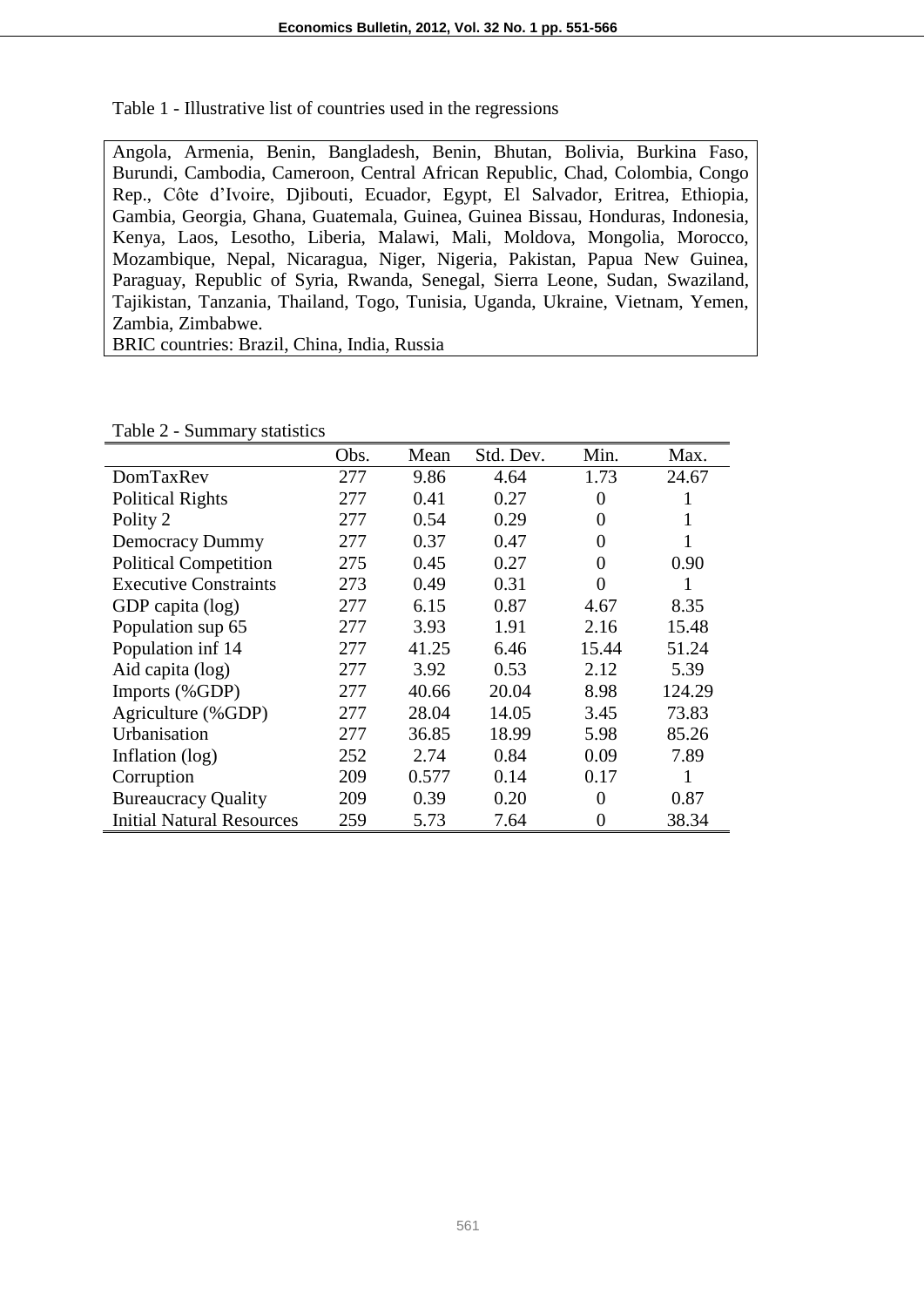|                                                                      |                       | Polity2 First Stage    |                            |                           | Domestic tax rev. (%GDP)<br>IV $AR(1)$ correction |                            |
|----------------------------------------------------------------------|-----------------------|------------------------|----------------------------|---------------------------|---------------------------------------------------|----------------------------|
| <b>VARIABLES</b>                                                     | (1)                   | (2)                    | With<br><b>BRIC</b><br>(3) | (4)                       | (5)                                               | With<br><b>BRIC</b><br>(6) |
| Polity 2                                                             |                       |                        |                            | $6.11**$<br>(2.60)        | 9.304***<br>(3.427)                               | 9.163***<br>(3.002)        |
| GDP capita (log)                                                     | 0.012<br>(0.03)       | 0.05<br>(0.05)         | 0.058<br>(0.04)            | 0.38<br>(0.68)            | 0.242<br>(0.96)                                   | 0.583<br>(0.85)            |
| Imports (%GDP)                                                       | $-0.002**$<br>(0.001) | 0.0003<br>(0.001)      | 0.0002<br>(0.001)          | $0.04**$<br>(0.02)        | $0.056**$<br>(0.02)                               | $0.053**$<br>(0.02)        |
| Agriculture (%GDP)                                                   | $-0.001$<br>(0.002)   | 0.001<br>(0.002)       | 0.002<br>(0.002)           | $-0.06*$<br>(0.03)        | $-0.044$<br>(0.04)                                | $-0.045$<br>(0.04)         |
| Inflation (log)                                                      |                       | $-0.006$<br>(0.02)     | 0.004<br>(0.02)            |                           | $-0.133$<br>(0.23)                                | $-0.120$<br>(0.19)         |
| Urbanisation                                                         |                       | $-0.003*$<br>(0.002)   | $-0.002$<br>(0.002)        |                           | $-0.051$<br>(0.04)                                | $-0.058$<br>(0.04)         |
| Population sup 65                                                    |                       | $-0.035*$<br>(0.02)    | $-0.022$<br>(0.02)         |                           | $1.065***$<br>(0.37)                              | $1.006***$<br>(0.32)       |
| Population inf 14                                                    |                       | $-0.023***$<br>(0.006) | $-0.015**$<br>(0.006)      |                           | $0.279**$<br>(0.13)                               | $0.217**$<br>(0.11)        |
| Aid capita (log)                                                     |                       | $0.066*$<br>(0.04)     | 0.053<br>(0.04)            |                           | 0.299<br>(0.63)                                   | 0.292<br>(0.57)            |
| Corruption                                                           |                       | $-0.263*$<br>(0.14)    | $-0.237*$<br>(0.14)        |                           | 2.920<br>(1.87)                                   | 2.729<br>(1.69)            |
| <b>Bureaucracy Quality</b>                                           |                       | $-0.188**$<br>(0.09)   | $-0.064$<br>(0.10)         |                           | 4.444 ***<br>(1.42)                               | $3.403***$<br>(1.25)       |
| Npolity2                                                             | $0.52***$<br>(0.07)   | $0.444***$<br>(0.09)   | $0.478***$<br>(0.09)       |                           |                                                   |                            |
| Observations<br>Nb of countries<br>Hausman Test (p-val)<br>R-squared | 0.298                 | 0.331                  | 0.278                      | 277<br>66<br>0.93<br>0.21 | 192<br>47<br>0.98<br>0.293                        | 207<br>51<br>0.19<br>0.286 |

Table 3: Influence of democracy on domestic tax revenues (%GDP)

Robust standards errors in brackets. \*\*\*p-value<0.01, \*\*p-value<0.05, \*p-value>0.1. Constant and time fixed effect included.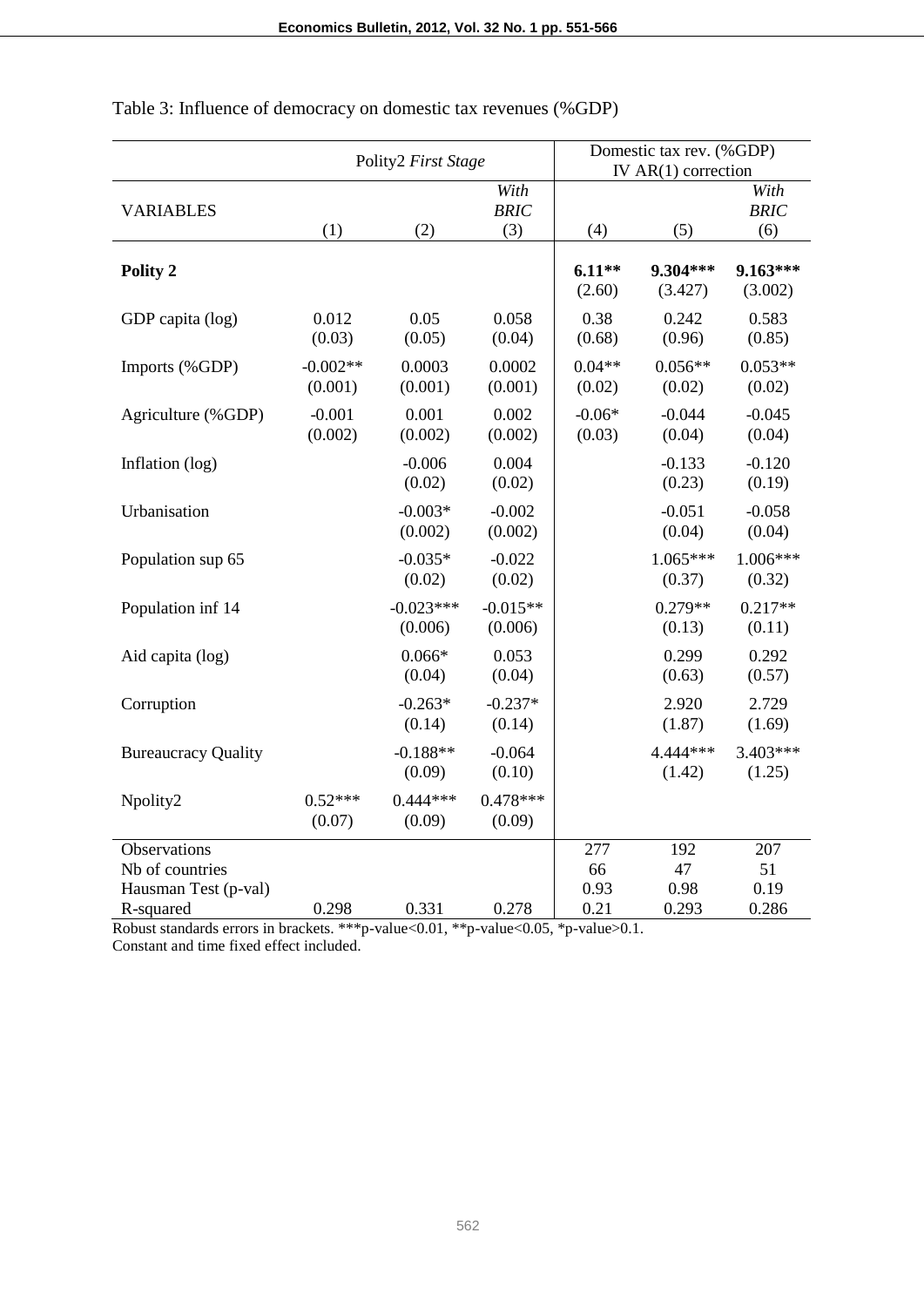| <b>First Stage</b>                   |                         |                       | Domestic Tax Revenue   |                      |                      |                      |                     |                      |
|--------------------------------------|-------------------------|-----------------------|------------------------|----------------------|----------------------|----------------------|---------------------|----------------------|
| <b>VARIABLES</b>                     | <b>Political Rights</b> |                       | <b>Democracy Dummy</b> |                      | IV $AR(1)$           |                      |                     |                      |
|                                      |                         | With <b>BRIC</b>      |                        | With BRIC            |                      | With BRIC            |                     | With BRIC            |
|                                      | (1)                     | (2)                   | (3)                    | (4)                  | (5)                  | (6)                  | (7)                 | (8)                  |
| <b>Political Rights</b>              |                         |                       |                        |                      | $10.77**$<br>(4.98)  | $10.27**$<br>(4.25)  |                     |                      |
| <b>Democracy</b><br><b>Dummy</b>     |                         |                       |                        |                      |                      |                      | $3.149*$<br>(1.901) | $2.712*$<br>(1.523)  |
| GDP capita (log)                     | 0.027<br>(0.04)         | 0.034<br>(0.04)       | 0.099<br>(0.08)        | $-0.006$<br>(0.07)   | 0.281<br>(0.89)      | 0.617<br>(0.81)      | 0.249<br>(0.93)     | 0.935<br>(0.80)      |
| Imports (%GDP)                       | $-0.0002$<br>(0.001)    | $-0.0003$<br>(0.001)  | $0.005**$<br>(0.002)   | $0.005**$<br>(0.002) | $0.067***$<br>(0.02) | $0.062***$<br>(0.02) | $0.054**$<br>(0.02) | $0.050**$<br>(0.02)  |
| Agricult. (%GDP)                     | $-0.001$<br>(0.002)     | 0.00003<br>(0.002)    | $0.007*$<br>(0.004)    | 0.005<br>(0.004)     | $-0.02$<br>(0.04)    | $-0.03$<br>(0.04)    | $-0.062$<br>(0.04)  | $-0.047$<br>(0.04)   |
| Inflation (log)                      | $-0.009$<br>(0.02)      | 0.007<br>(0.02)       | 0.018<br>(0.04)        | 0.005<br>(0.03)      | $-0.098$<br>(0.22)   | $-0.160$<br>(0.197)  | $-0.172$<br>(0.23)  | $-0.043$<br>(0.19)   |
| Urbanisation                         | $-0.003**$<br>(0.0016)  | $-0.002$<br>(0.002)   | $-0.005$<br>(0.003)    | $-0.002$<br>(0.003)  | $-0.024$<br>(0.04)   | $-0.037$<br>(0.035)  | $-0.041$<br>(0.04)  | $-0.048$<br>(0.04)   |
| Pop sup 65                           | $-0.017$<br>(0.02)      | $-0.014$<br>(0.02)    | 0.01<br>(0.03)         | $-0.041$<br>(0.03)   | $1.041***$<br>(0.32) | $1.044***$<br>(0.29) | $0.824**$<br>(0.34) | $0.997***$<br>(0.30) |
| Pop inf 14                           | $-0.018***$<br>(0.006)  | $-0.012**$<br>(0.005) | $-0.019*$<br>(0.01)    | $-0.026**$<br>(0.01) | $0.332***$<br>(0.12) | $0.268***$<br>(0.10) | $0.218**$<br>(0.10) | $0.220**$<br>(0.10)  |
| Aid capita (log)                     | $0.137***$<br>(0.04)    | $0.127***$<br>(0.04)  | 0.023<br>(0.07)        | $-0.008$<br>(0.07)   | $-0.537$<br>(0.9)    | $-0.519$<br>(0.77)   | 0.904<br>(0.57)     | 0.817<br>(0.54)      |
| Corruption                           | $-0.164$<br>(0.14)      | $-0.154$<br>(0.14)    | $-0.239$<br>(0.25)     | $-0.265$<br>(0.25)   | 2.897<br>(1.80)      | $2.752*$<br>(1.63)   | 1.694<br>(1.64)     | 1.654<br>(1.53)      |
| Bureaucracy<br>Quality               | $-0.072$<br>(0.09)      | 0.056<br>(0.09)       | 0.040<br>(0.18)        | 0.258<br>(0.18)      | 3.861***<br>(1.32)   | $2.642**$<br>(1.2)   | 2.837**<br>(1.25)   | $2.391*$<br>(1.26)   |
| NPoliticalRights                     | $0.297***$<br>(0.078)   | $0.333***$<br>(0.08)  |                        |                      |                      |                      |                     |                      |
| NDemoDummy                           |                         |                       | $0.497***$<br>(0.10)   | $0.589***$<br>(0.09) |                      |                      |                     |                      |
| Observations<br>Number of            |                         |                       |                        |                      | 205<br>50            | 220<br>54            | 205<br>50           | 220<br>54            |
| countries<br>Hausman<br>Test (p-val) |                         |                       |                        |                      | 0.95                 | 0.57                 | 0.99                | 0.44                 |
| R-squared                            | 0.260                   | 0.213                 | 0.286                  | 0.256                | 0.291                | 0.281                | 0.299               | 0.288                |

### Table 4: Robustness – Influence of democracy on domestic tax revenues (%GDP)

Robust standards errors in brackets. \*\*\*p-value<0.01, \*\*p-value<0.05, \*p-value>0.1. Constant and time fixed effect included.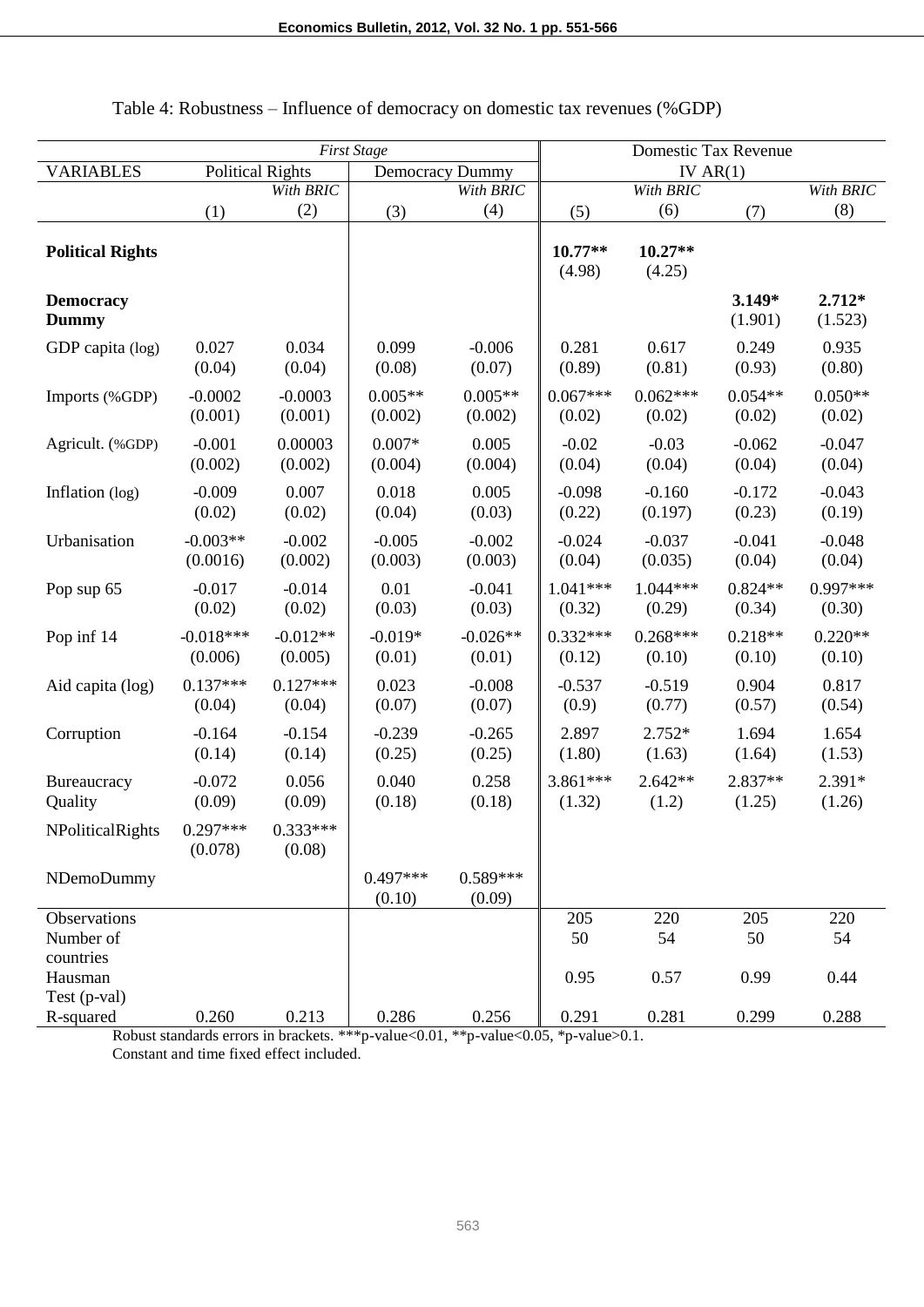| <b>VARIABLES</b>             | Executive          | Domestic           | Political          | Domestic           |
|------------------------------|--------------------|--------------------|--------------------|--------------------|
|                              | Constraints        | <b>Tax Revenue</b> | Competition        | <b>Tax Revenue</b> |
|                              | <b>First Stage</b> | $IV-AR(1)$         | <b>First Stage</b> | $IV-AR(1)$         |
|                              | (1)                | (2)                | (3)                | (4)                |
|                              |                    |                    |                    |                    |
| <b>Executive Constraints</b> |                    | $6.88**$           |                    |                    |
|                              |                    | (2.86)             |                    |                    |
| <b>Political Competition</b> |                    |                    |                    | 14.11              |
|                              |                    |                    |                    | (9.46)             |
| GDP capita (log)             | 0.07               | 0.0008             | 0.05               | $-0.14$            |
|                              | (0.06)             | (0.98)             | (0.05)             | (1.07)             |
| Imports (%GDP)               | $-0.0007$          | $0.09***$          | $-0.001$           | $0.10***$          |
|                              | (0.002)            | (0.02)             | (0.001)            | (0.03)             |
| Agriculture (%GDP)           | 0.005              | $-0.09*$           | $-0.00007$         | $-0.06$            |
|                              | (0.003)            | (0.05)             | (0.003)            | (0.05)             |
| Inflation (log)              | 0.01               | 0.05               | 0.02               | $-0.12$            |
|                              | (0.03)             | (0.28)             | (0.02)             | (0.35)             |
| Urbanisation                 | $-0.003$           | $-0.02$            | $-0.003*$          | $-0.009$           |
|                              | (0.002)            | (0.04)             | (0.002)            | (0.04)             |
| Population sup 65            | $-0.05**$          | 1.09***            | $-0.03$            | $1.26***$          |
|                              | (0.02)             | (0.39)             | (0.02)             | (0.47)             |
| Population inf 14            | $-0.03***$         | $0.35**$           | $-0.02***$         | $0.41*$            |
|                              | (0.007)            | (0.15)             | (0.01)             | (0.21)             |
| Aid capita (log)             | 0.06               | 0.66               | $0.09**$           | $-0.22$            |
|                              | (0.05)             | (0.67)             | (0.04)             | (1.07)             |
| Corruption                   | $-0.35**$          | 2.08               | $-0.23$            | 2.23               |
|                              | (0.17)             | (2.27)             | (0.16)             | (2.79)             |
| <b>Bureaucracy Quality</b>   | $-0.009$           | $3.34**$           | $-0.12$            | $5.24***$          |
|                              | (0.11)             | (1.55)             | (0.10)             | (1.90)             |
| <b>NExecutiveConstraints</b> | $0.49***$          |                    |                    |                    |
|                              | (0.1)              |                    |                    |                    |
| NPoliticalCompetition        |                    |                    | $0.17**$           |                    |
|                              |                    |                    | (0.08)             |                    |
| <b>Observations</b>          |                    | 157                |                    | 157                |
| Number of countries          |                    | 45                 |                    | 45                 |
| R-squared                    | 0.36               | 0.42               | 0.24               | 0.42               |

| Table 5: Influence of democracy's components on domestic tax revenue (%GDP) |  |
|-----------------------------------------------------------------------------|--|
|                                                                             |  |

Robust standards errors in brackets. \*\*\*p-value<0.01, \*\*p-value<0.05, \*p-value>0.1. Constant and time fixed effect included.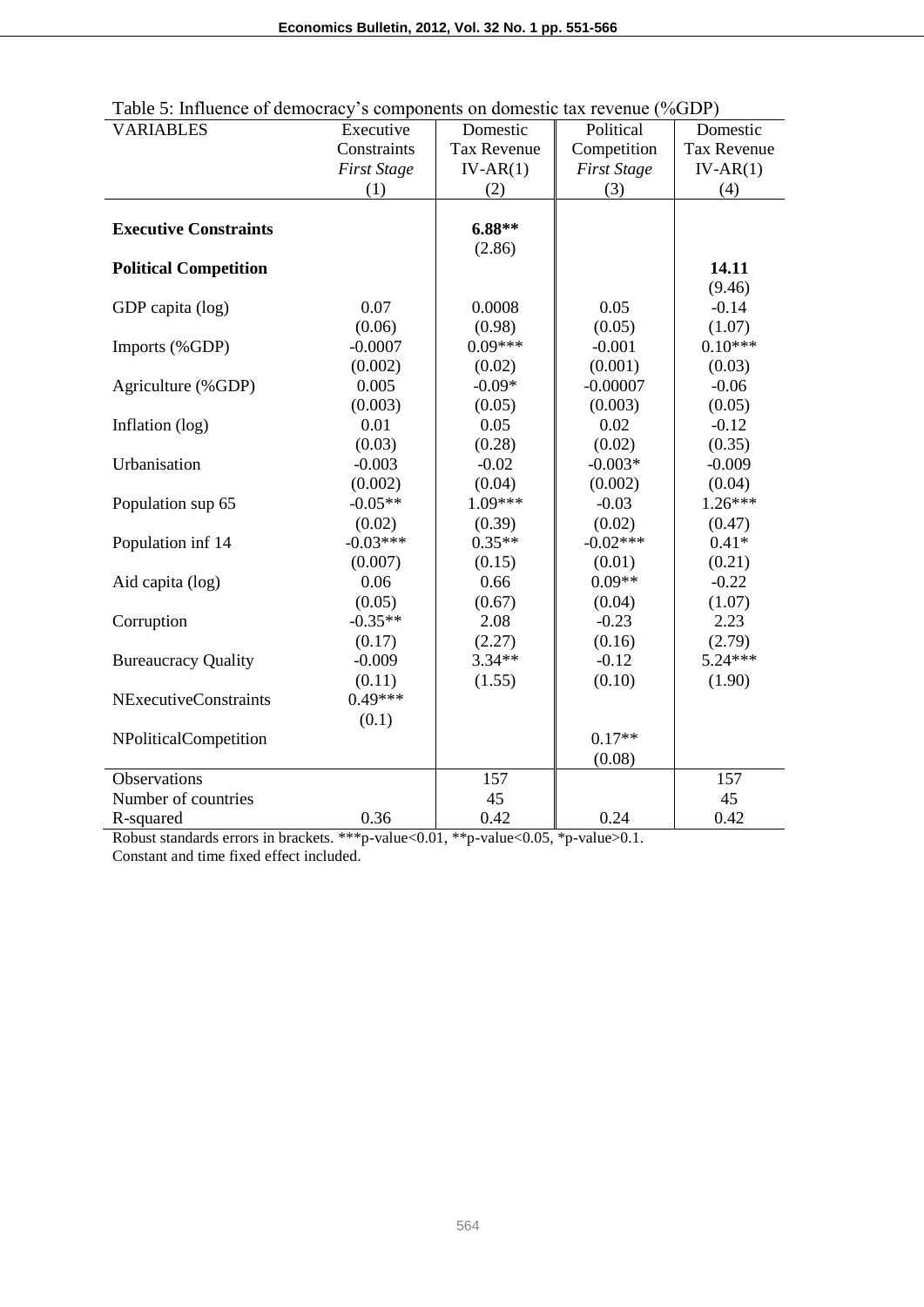| <b>VARIABLES</b>           | Polity2              | INatRes*Polity      | <b>DTaxRev</b>      | ExConst.             | INatRes*            | <b>DTaxRev</b>       |
|----------------------------|----------------------|---------------------|---------------------|----------------------|---------------------|----------------------|
|                            |                      |                     |                     | Exconst              |                     |                      |
|                            |                      | <b>First Stage</b>  | IV $AR(1)$          |                      | <b>First Stage</b>  | IV $AR(1)$           |
|                            | (1)                  | (2)                 | (3)                 | (4)                  | (5)                 | (6)                  |
| Polity2                    |                      |                     | 3.4<br>(4.263)      |                      |                     |                      |
| <b>INatRes*Polity</b>      |                      |                     | $0.7**$<br>(0.32)   |                      |                     |                      |
| ExConstraints              |                      |                     |                     |                      |                     | 0.92<br>(3.64)       |
| <b>INatRes*ExConst</b>     |                      |                     |                     |                      |                     | $0.63***$<br>(0.21)  |
| <b>INatural Resource</b>   | 0.01<br>(0.01)       | $0.28***$<br>(0.08) | $-0.42**$<br>(0.19) | $-0.002$<br>(0.006)  | 0.06<br>(0.07)      | $-0.34***$<br>(0.12) |
| GDP capita (log)           | $-0.001$<br>(0.05)   | 0.76<br>(0.57)      | 0.12<br>(0.96)      | $-0.001$<br>(0.06)   | 0.19<br>(0.71)      | $-0.12$<br>(0.96)    |
| Imports (%GDP)             | $-0.0002$<br>(0.001) | $-0.01$<br>(0.02)   | $0.08***$<br>(0.02) | 0.00009<br>(0.002)   | $-0.01$<br>(0.02)   | $0.1***$<br>(0.02)   |
| Agriculture (%GDP)         | 0.0004<br>(0.002)    | $0.068**$<br>(0.03) | $-0.09*$<br>(0.05)  | $-0.0002$<br>(0.003) | 0.024<br>(0.04)     | $-0.12**$<br>(0.05)  |
| Inflation (log)            | 0.001<br>(0.02)      | 0.34<br>(0.24)      | $-0.33$<br>(0.26)   | 0.0006<br>(0.03)     | 0.28<br>(0.34)      | $-0.08$<br>(0.28)    |
| Urbanisation               | $-0.0001$<br>(0.002) | $-0.03$<br>(0.02)   | $-0.02$<br>(0.04)   | 0.0001<br>(0.002)    | $-0.01$<br>(0.02)   | $-0.004$<br>(0.04)   |
| Population sup 65          | $-0.002$<br>(0.02)   | $-0.15$<br>(0.26)   | $1.32***$<br>(0.38) | 0.0001<br>(0.03)     | $-0.17$<br>(0.31)   | $1.29***$<br>(0.38)  |
| Population inf 14          | $-0.001$<br>(0.009)  | $-0.04$<br>(0.10)   | $0.39***$<br>(0.14) | 0.00<br>(0.01)       | $-0.01$<br>(0.13)   | $0.40***$<br>(0.15)  |
| Aid capita (log)           | 0.01<br>(0.04)       | 0.76<br>(0.53)      | $-0.08$<br>(0.7)    | $-0.005$<br>(0.05)   | 0.45<br>(0.62)      | 0.25<br>(0.68)       |
| Corruption                 | 0.001<br>(0.15)      | $-0.33$<br>(1.84)   | $3.39*$<br>(1.93)   | 0.0009<br>(0.18)     | $-0.86$<br>(2.23)   | 1.74<br>(2.21)       |
| <b>Bureaucracy Quality</b> | 0.01<br>(0.10)       | 1.69<br>(1.21)      | $2.84*$<br>(1.55)   | $-0.003$<br>(0.12)   | 0.92<br>(1.4)       | $2.94*$<br>(1.56)    |
| Polity2 hat                | $1.10***$<br>(0.24)  | $4.82*$<br>(2.83)   |                     |                      |                     |                      |
| INatRes*Polity hat         | $-0.01$<br>(0.01)    | $0.56***$<br>(0.13) |                     |                      |                     |                      |
| Exconst hat                |                      |                     |                     | $0.96***$<br>(0.24)  | 1.63<br>(2.86)      |                      |
| INatRes*ExConst hat        |                      |                     |                     | 0.004<br>(0.01)      | $0.90***$<br>(0.13) |                      |
| Observations               |                      |                     | 188                 |                      |                     | 155                  |
| Nb of countries            |                      |                     | 46                  |                      |                     | 44                   |
| R-squared                  | 0.32                 | 0.75                | 0.39                | 0.37                 | 0.72                | 0.46                 |

| Table 6: Natural resources influence on domestic tax revenue conditional to democracy |
|---------------------------------------------------------------------------------------|
|---------------------------------------------------------------------------------------|

Robust standards errors in brackets. \*\*\*p-value<0.01, \*\*p-value<0.05, \*p-value>0.1. Constant and time fixed effect included. Following Wooldridge (2002), Polity2 hat is the predicted dependent variable of a preliminary regression:

Polity2 = NPolity2 +INatRes +Corrupt +BurQual +GDP +Imports +Aid +Infl +Urb +Pop65 +Pop14 +Agri + $\lambda$ <sub>t</sub>

and INatRes\*Polity hat is the result of Polity hat \* INatRes. These two variables are then used as instrument for our two endogenous variables: Polity and Polity\*INatRes. A similar procedure was used for the ExConst variable.